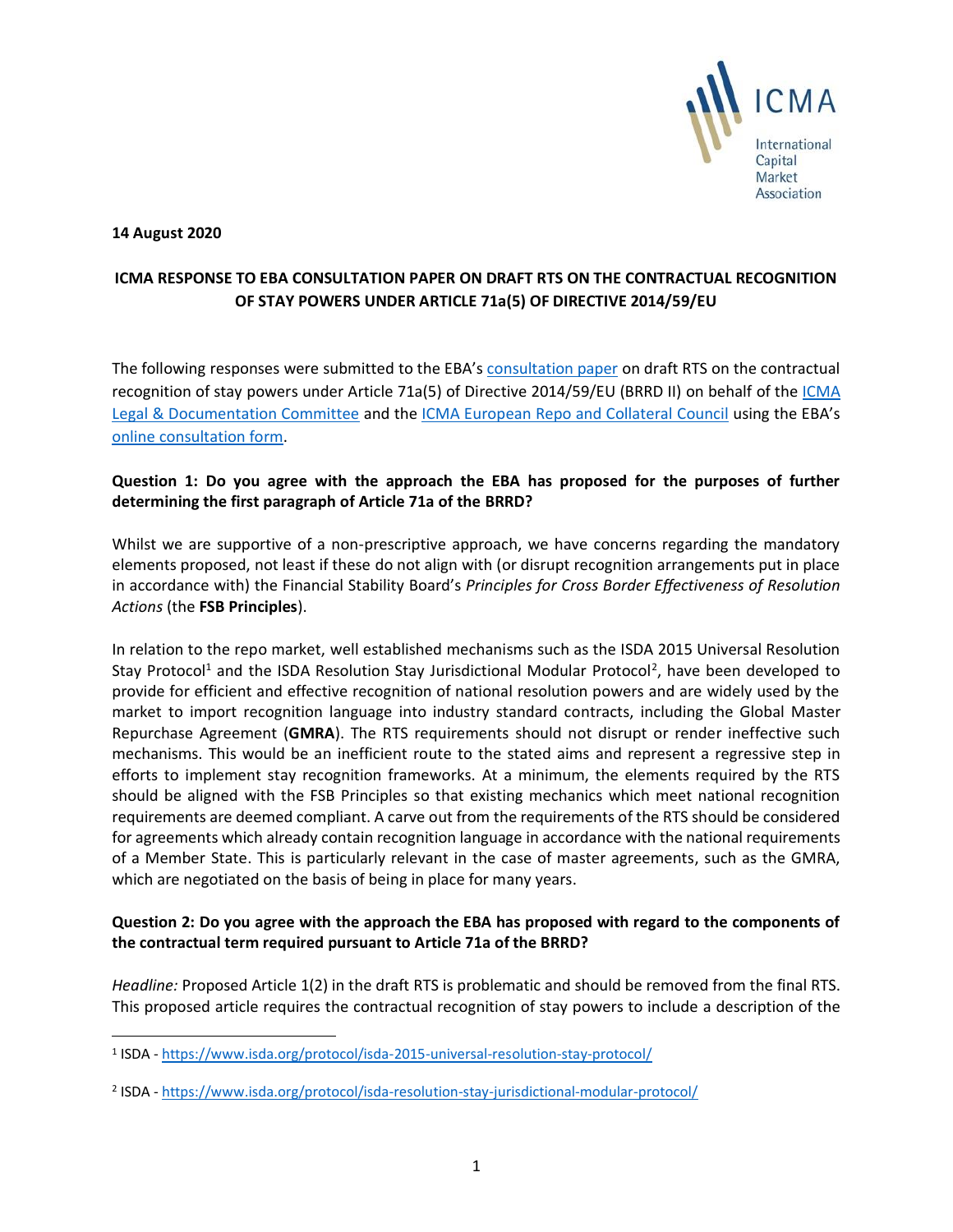powers of the relevant resolution authority set out in Articles 33a, 69, 70, and 71 of Directive 2014/59/EU as transposed by the applicable national law governing the resolution of the institution of entity concerned, and a description of the requirements of Article 68 of Directive 2014/59/EU as transposed by the applicable national law. In addition, the proposed requirement for parties to recognise that they shall "endeavour to ensure the effective application" of resolution powers in proposed Article 1(3)(a) is problematic and should be removed from the final RTS.

*Primary bond market background and rationale:* It is understood that contractual recognition of stay powers (an **Article 71a BRRD clause**) may be required in certain underwriting agreements entered into by an issuer of bonds and a syndicate of underwriting banks in the context of a new bond issue. This is because these contracts are likely to fall within the definition of "financial contract" under Directive 2014/59/EU, as amended (**BRRD II**) and typically provide for the exercise of one or more termination rights to which certain articles of BRRD II would apply if the financial contract were governed by the laws of a Member State. Such termination rights typically operate in favour of the syndicate of underwriting banks, meaning that contractual recognition of stay powers would be relevant where the syndicate banks' counterparty (ie the bond issuer) is an in-scope entity.

The parties to underwriting contracts in this context will be sophisticated and capable of referring to, and understanding, provisions of law that are referenced in their contracts. It therefore seems unnecessary and disproportionate to require a description of the relevant BRRD II powers, noting that this could result in several pages of description in some cases. The recognition required pursuant to proposed Article 1(3) in the draft RTS already envisages a cross-reference to, and high-level description of, each of the relevant provisions of BRRD II. This should be sufficient to meet the requirements of Article 71a, without further lengthy description and explanation.

In addition, there could be circumstances in which there are multiple in-scope entities to an underwriting contact incorporated in different Member States in respect of which an Article 71a BRRD clause is needed (e.g. an in-scope issuer incorporated in one Member State and one or more in-scope guarantors incorporated in other Member State(s)). In these circumstances, the current approach in Article 1(2) will mean there will need to be descriptions of various different national transpositions of BRRD powers in different Member States. This is likely to entail a significant administrative burden for the in-scope entities, without an obvious purpose or benefit for resolution authorities seeking to exercise their powers in the context of a contract between sophisticated counterparties to an underwriting contract.

*Repo market background and rationale:* As the foremost standard agreement for documenting cross border repo, the GMRA is used by sophisticated market participants, capable of understanding legislative provisions included in contracts. Moreover, where in-scope entities are using the GMRA, they will already be familiar with, and have made provision for, national stay regimes in their master agreement documentation (including via the ISDA resolution stay related protocols referenced above). Against this backdrop, requiring firms to provide their counterparties with a description of the relevant BRRD II powers seems entirely superfluous and will necessitate a significant documentation exercise of limited, if any, value.

We therefore suggest that proposed Article 1(2) is removed from the final RTS.

We also consider that the proposed requirement for parties to recognise that they shall "endeavour to ensure the effective application" of resolution powers in proposed Article 1(3)(a) is problematic and should be removed from the final RTS. Article 71(4) of BRRD II states that the resolution authority's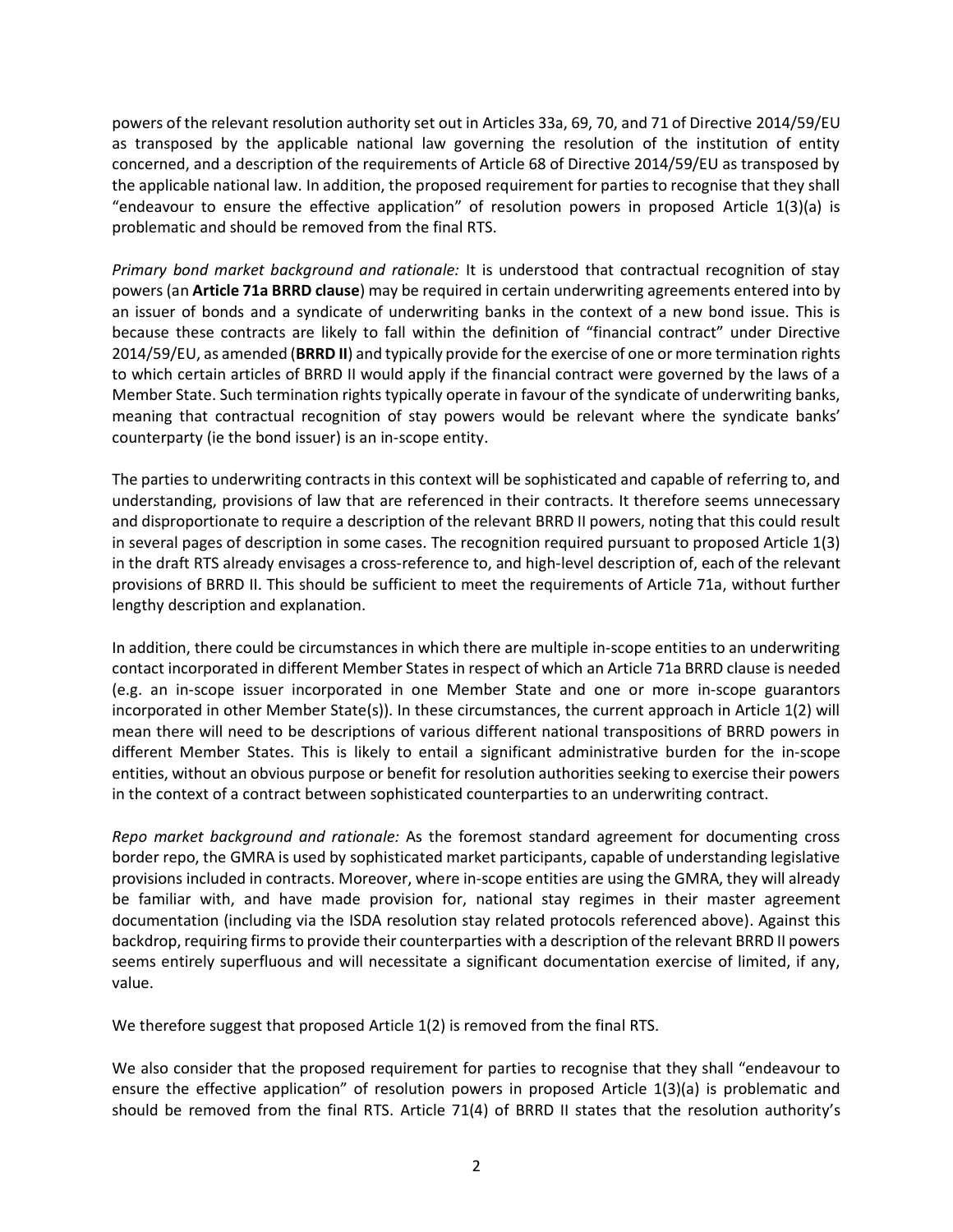application of the relevant resolution powers will not be prevented by the lack of a contractual recognition term in an agreement and therefore this Article 1(3)(a) component seems redundant. Furthermore, it is unclear how a party would *ensure effective application* of resolution powers or whether they would have the capacity to do so.

**Question 3: Do you believe that having the art.71a BRRD clause governed by the laws of an EU jurisdiction would improve the likelihood that it would be effective and enforceable before the courts of the relevant third country jurisdiction? Please provide your reasons for this view. Further, what do you consider to be the advantages or the disadvantages of using the provision proposed under art 1(5) of the draft RTS?** 

*Headline:* No, we do not believe that having an Article 71a BRRD clause governed by the laws of an EU jurisdiction would improve the likelihood that it would be effective and enforceable before the courts of the relevant third country jurisdiction. We suggest that proposed Article 1(5) is removed from the final RTS.

*Background and rationale:* Applying the governing law of a Member State to an Article 71a BRRD clause seems likely to complicate the enforcement process for a resolution authority seeking to exercise its powers under BRRD II by requiring a third country court (where such third country court has jurisdiction) to consider and apply the law of a Member State, rather than its own law. This has the potential to unnecessarily complicate any enforcement proceedings (e.g. by requiring the involvement of expert witnesses regarding the law of the relevant Member State in the third country court), in opposition to EBA's stated aims.

This approach will also unnecessarily complicate the drafting or remediation of relevant contracts by requiring different governing law provisions for different clauses.

Furthermore, this approach is not required by the FSB Principles and, as far as we know, has not been adopted in other jurisdictions' implementation of such principles.

In relation to the repo market, requiring that an Article 71a BRRD clause be governed by the law of a Member State will greatly complicate the legal due diligence required by firms entering into master agreements such as the GMRA, including a significant expansion to the scope of the legal opinion coverage obtained to assess enforceability.

This particular requirement may also have unintended consequences on the regulatory netting treatment of the GMRA (and other master agreements used for regulatory netting purposes) under the Capital Requirements Regulation. It is likely that such a contractual amendment would trigger requirements under the European Central Bank netting recognition process<sup>3</sup>, which if not satisfied could result in transaction exposures being treated on a gross basis. The significant regulatory capital impacts are not accounted for in the EBA's impact assessment.

<sup>&</sup>lt;sup>3</sup> See FAQs on the notification process for the recognition of netting agreements [https://www.bankingsupervision.europa.eu/press/letterstobanks/html/netting\\_agreement\\_FAQs.en.html](https://www.bankingsupervision.europa.eu/press/letterstobanks/html/netting_agreement_FAQs.en.html)